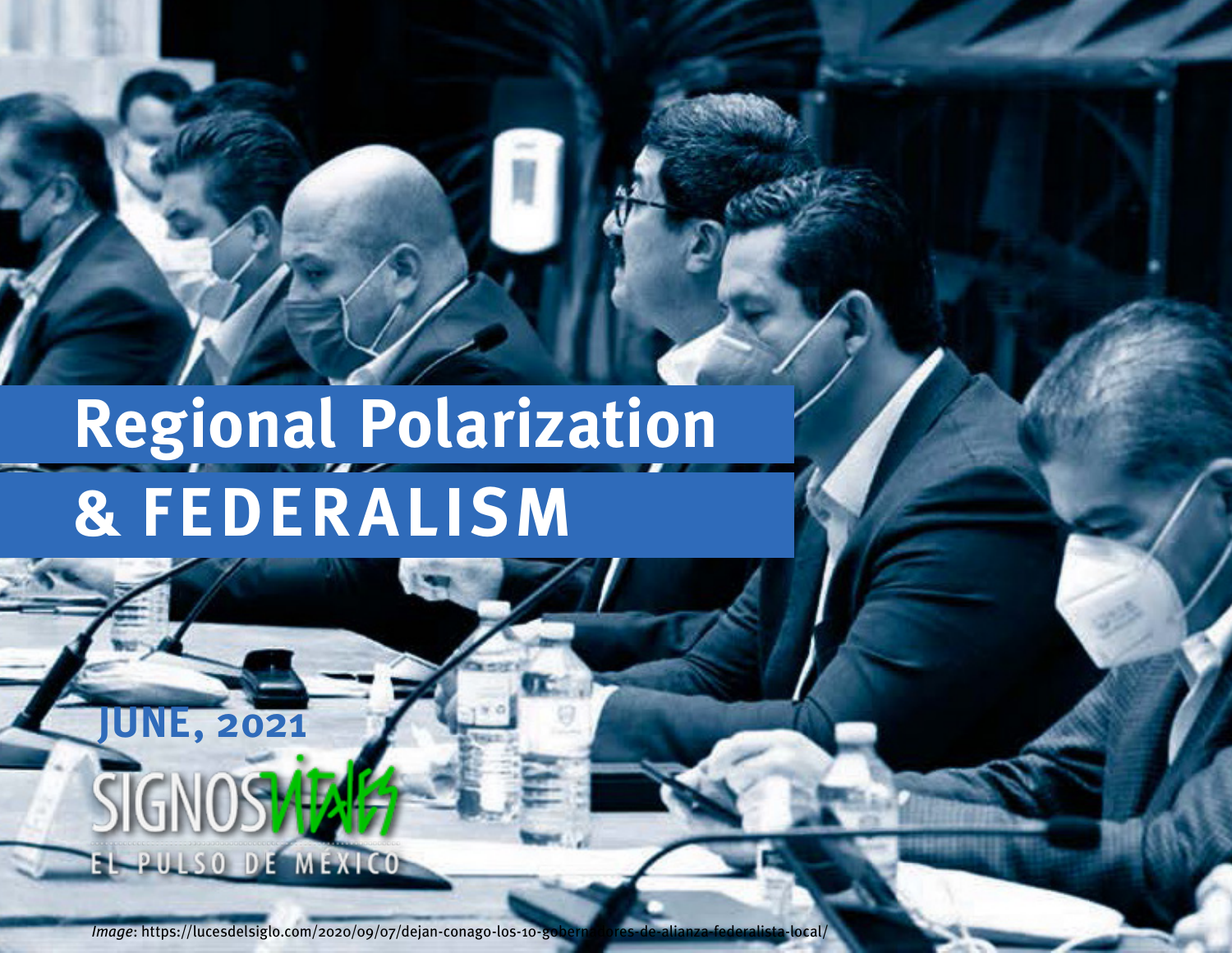# **Regional Polarization & FEDERALISM**

Although the 1917 Mexican Constitution establishes in its 40th article that Mexico is a federal state, this was a mere formality through most of the XX century since the formal and informal political attributions were centralized, mainly in the republican presidency. With a set of progressive democratic reforms, the subnational states began to focus more on attributions and started to work as a territorial counterweight of the federal executive.

Current Mexican federalism modified governmental relationships at different government levels. While in the past, state and municipal governments behaved as mere agents to the central powers, notably the executive, as of the amendments of 1983, which consolidated the municipalities legal status by specifying attributions and financing sources, new attributions were generated, and resources were allocated to the subnational governments. Today, the states and municipalities are clearly distinct levels, with their resources and attributions.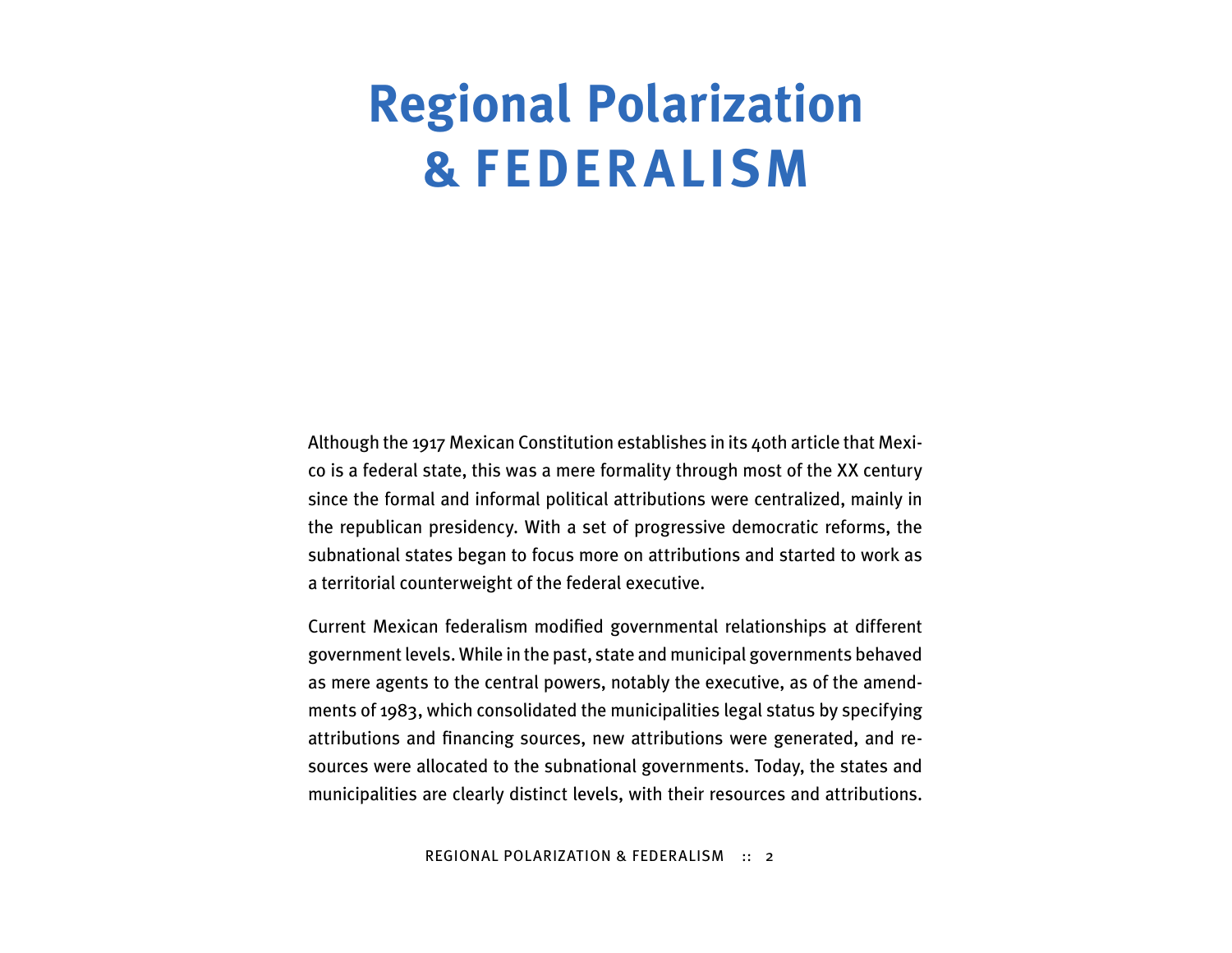In this manner, they stopped being subordinated to the federal political apparatus, becoming actors with their own political agendas, powers with a significant independence range, and active counterweights capable of dynamically flowing into the joint political system.

With the allocation process, the Mexican political system began facing new challenges, especially in jurisdictional matters. The federalism built with the long democratization process seems not to have been designed deliberately but due to the political regime changes in the country and diverse political junctures. Among the two emerged conflicts in the new federalist stage, public policy responsibility distribution and resource apportionment have been exacerbated during the current administration by being exposed by the SARS-CoV-2 virus pandemic.

In the last 20 years, tensions in the different government levels have marked the Mexican political system. Because, unlike most of the world's federations, the Mexican one has been characterized by lacking clear jurisdiction as much in the constitutional level as the legal one. However, it has been during López Obrador's presidency were two of the governmental groups have consolidated and have acted in the federal government: on one side the Asociación de Gobernadores de Acción Nacional (National Action Governor Association), created August 30th, 2019 (López, 2019), and on the other hand, the Alianza Federalista (Federalist Alliance) created on June 10th, 2019 by ten governors as a response to what they considered lack of cooperation on by the federation in public safety topics and everything related to the fight against the pandemic (Infobae, 2020).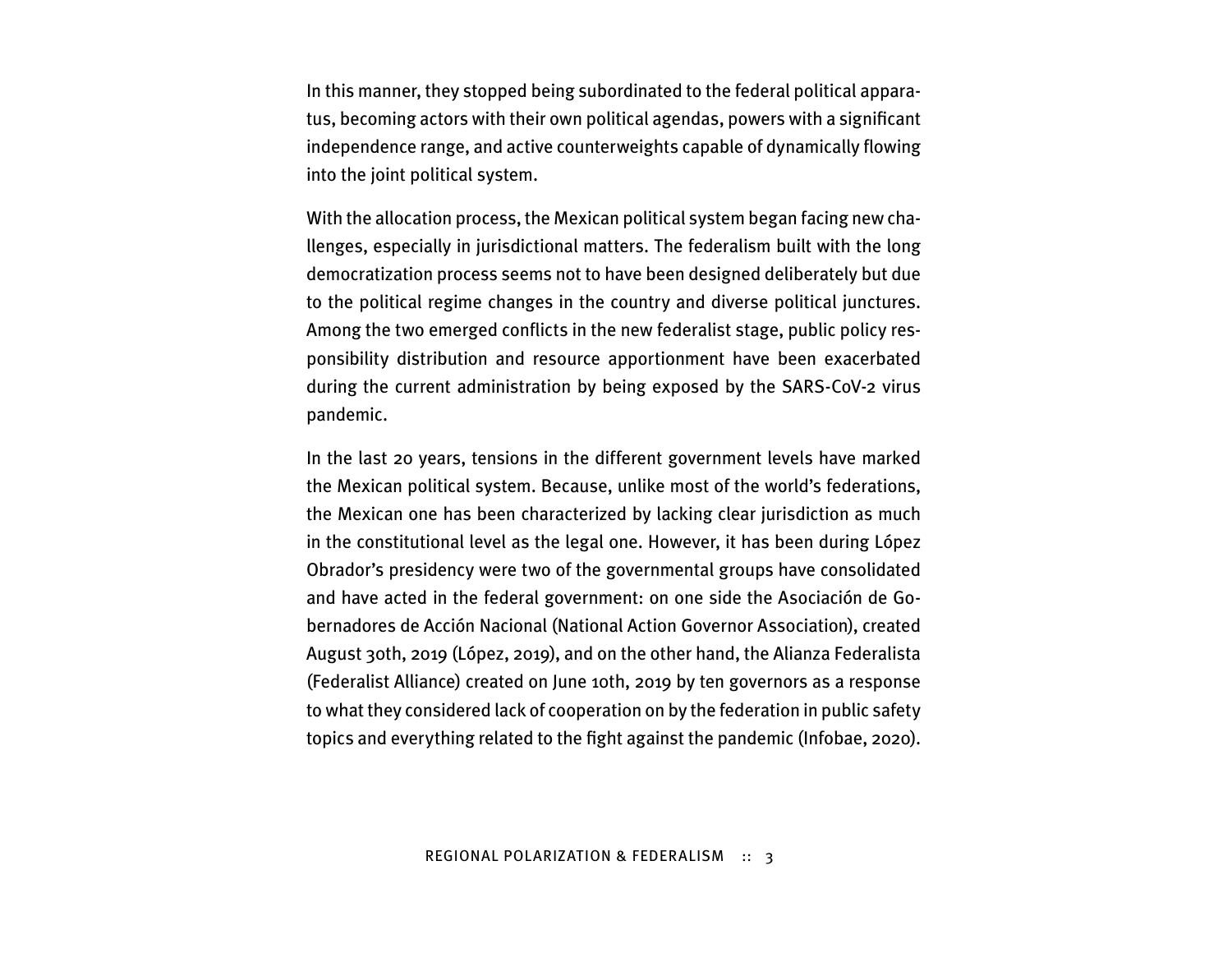### THE 10 GOVERNORS OF THE FEDERALIST ALLIANCE



*The Federalist Alliance created on June 10th, 2019 by ten governors responds to the lack of cooperation on by the federation in public safety topics and everything related to the fight against the pandemic.*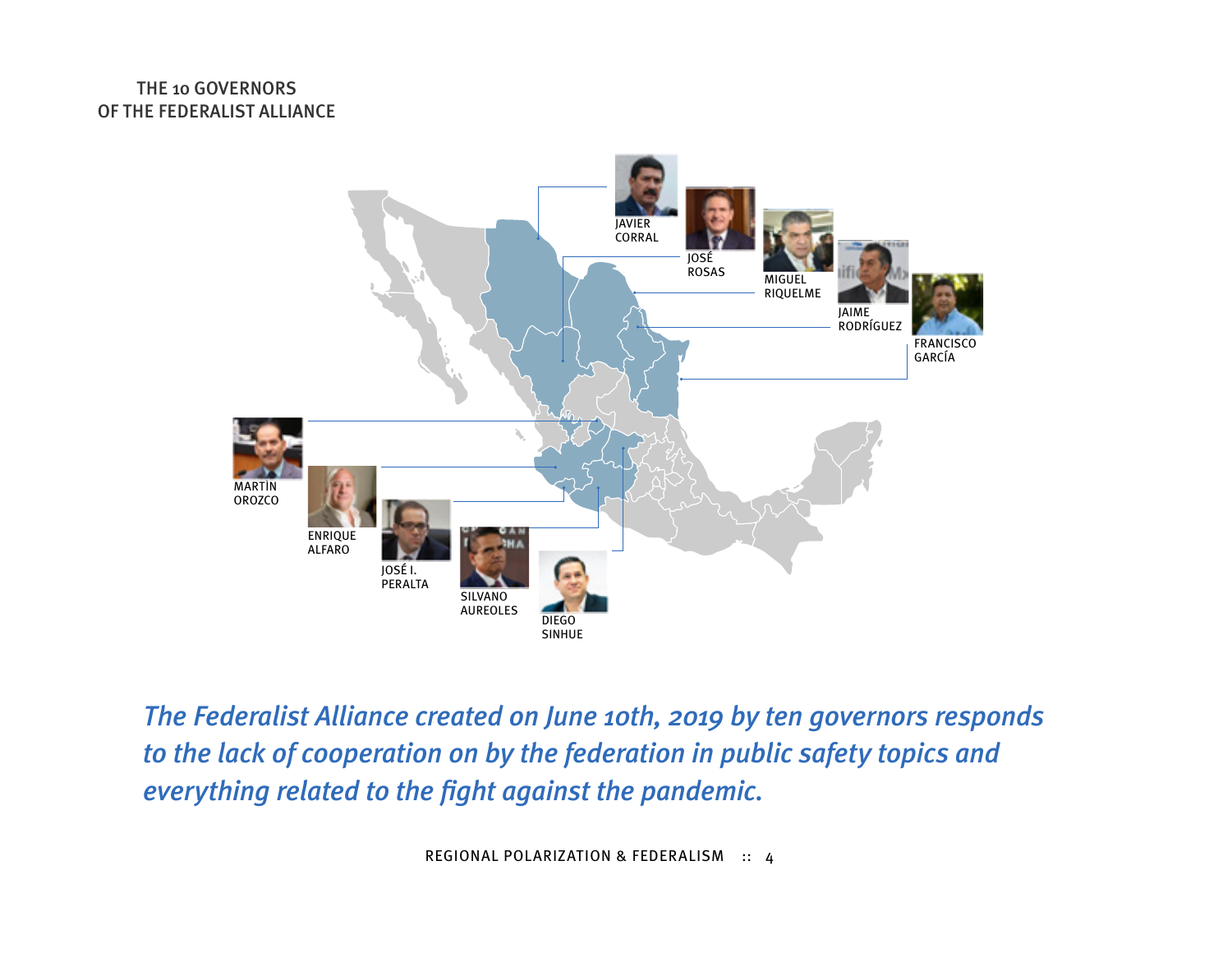Both groups have entered a political conflict with the president of the republic. They have demanded, among other things: a new fiscal pact so that the entities have enough money to cover their responsibilities, an immediate support program for the economy and household income due to the pandemic economic pretensions, as well as for the vaccine distribution to be done through the 32 state governments (Gobierno de Jalisco [Jalisco's Government], 2020). as a first response, the president disqualified these governors by branding their demands as politicking (ImpactoMX, 2020). The tensions elevated to a point where the members of the Alianza federalism forewent being part of CONAGO (the National Governor's Conference for its acronym in Spanish) (Animal Político, 2020) and threatened to break the federal pact (El Universal, 2020). To face the governor's requests, the president opted to ignore them and reassured that the federal government does not owe anything to the states, that there is no more money, and that they can break the federal pact.

In the jurisdiction field and public policy, this confrontation occurs due to the twenty areas in public policy stated in the Magna Carta, six have regulations shared by the state, local, and federal fields and in several instances are not precise or are contradicting. These are the public safety, environment, urban planning, housing, and what concerns cleansing, transportation, treatment, and final residue disposal policy cases. Likewise, judicial policy, anything related to safe water, drainage, sewage, treatment, and residual water allocation are shared tasks by the federation and the federal entities. On the other hand, public transportation is handled by the states and municipalities.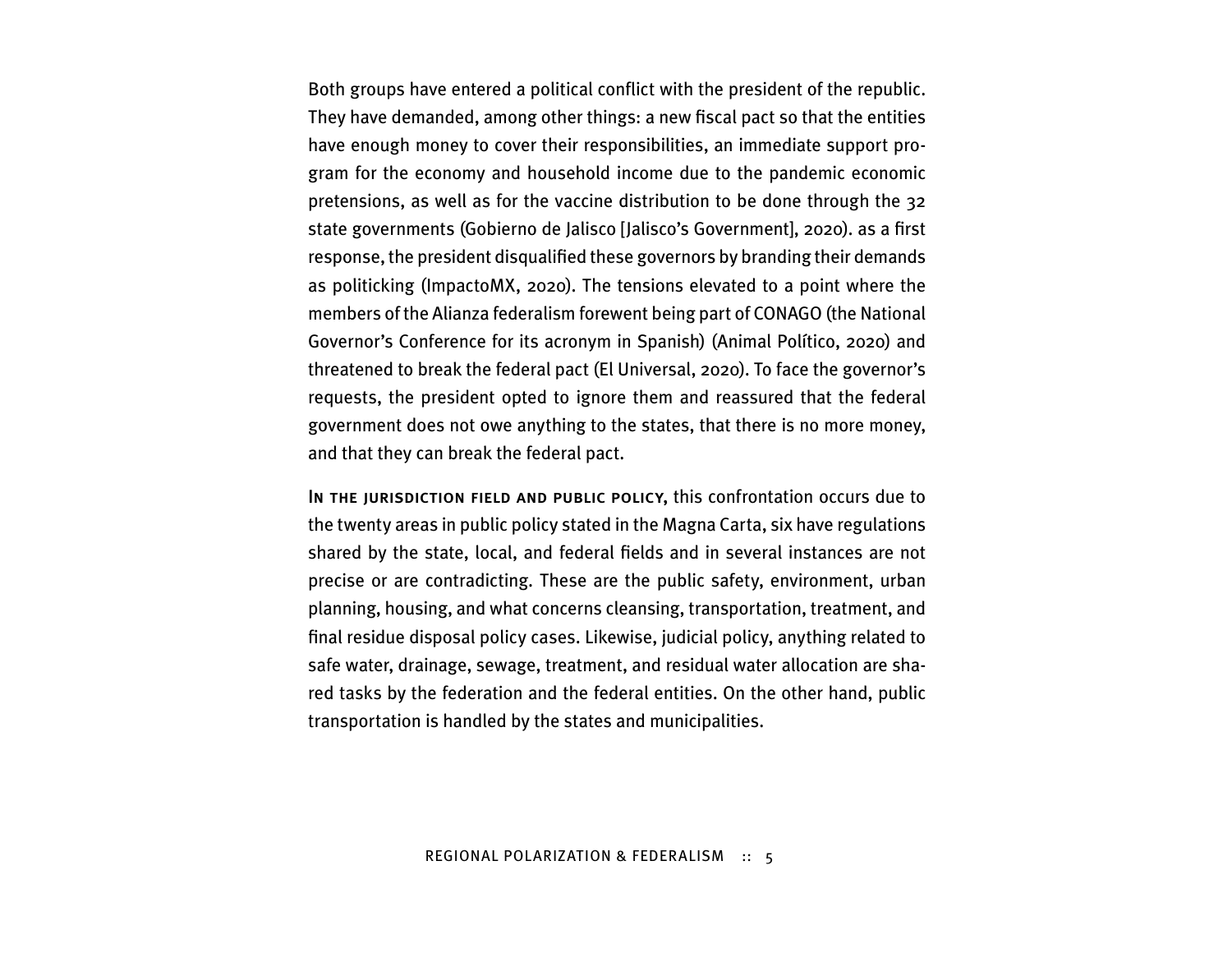#### TABLE 1. JURISDICTION DISTRIBUTION OF THE MEXICAN GOVERNMENT LEVELS

| <b>POLITICAL AREA</b>                                                                                     | <b>RESPONSIBLE OF CONTROL</b> |                         |              | PROVISION OF SERVICES RESPONSIBLE |                         |              |
|-----------------------------------------------------------------------------------------------------------|-------------------------------|-------------------------|--------------|-----------------------------------|-------------------------|--------------|
|                                                                                                           | <b>FEDERAL</b>                | <b>STATE</b>            | MUNICIPALITY | <b>FEDERAL</b>                    | <b>ESTATAL</b>          | MUNICIPALITY |
| <b>DEFENSE</b>                                                                                            | $\mathsf{X}$                  |                         |              | X                                 |                         |              |
| <b>FOREIGN POLICY</b>                                                                                     | $\mathsf{X}$                  |                         |              | X                                 |                         |              |
| <b>MIGRATION POLICY</b>                                                                                   | X                             |                         |              | X                                 |                         |              |
| <b>INTERNATIONAL TRADE</b>                                                                                | $\mathsf{X}$                  |                         |              | X                                 |                         |              |
| <b>TRADE REGULATIONS</b>                                                                                  | $\mathsf{X}$                  |                         |              | N.A.                              |                         |              |
| <b>MONETARY POLICY</b>                                                                                    | $\mathsf{X}$                  |                         |              | X                                 |                         |              |
| <b>JUSTICE</b>                                                                                            | $\mathsf{X}$                  | X                       |              | $\mathsf{X}$                      | X                       |              |
| <b>EDUCATION</b>                                                                                          | X                             |                         |              | $\mathsf{X}$                      | X                       | X            |
| <b>HEALTH</b>                                                                                             | X                             |                         |              | X                                 | X                       | X            |
| <b>PUBLIC SAFETY</b>                                                                                      | $\mathsf{X}$                  | X                       | X            | $\mathsf{X}$                      | X                       | X            |
| <b>ENVIRONMENTAL POLICIES</b>                                                                             | $\mathsf{X}$                  | $\overline{\mathsf{X}}$ | X            | $\mathsf{X}$                      | $\overline{\mathsf{X}}$ | X            |
| <b>URBAN PLANNING</b>                                                                                     | $\mathsf{X}$                  | X                       | X            | X                                 | X                       | X            |
| <b>SOCIAL POLICIES</b>                                                                                    | $\mathsf{X}$                  | X                       | X            | X                                 | X                       | X            |
| <b>HOUSING POLICIES</b>                                                                                   | $\mathsf{X}$                  | X                       | X            | X                                 | X                       | $\mathsf{X}$ |
| SAFE WATERS, DRAINAGE, SEWER,<br>TREATMENT, AND RESIDUAL WATER<br><b>ALLOCATION</b>                       | $\mathsf{X}$                  | X                       |              |                                   | X                       | X            |
| CLEANSING, TRANSPORTATION, TREAT-<br>MENT, AND FINAL RESIDUE DISPOSAL                                     | $\mathsf{X}$                  | X                       | $\mathsf{X}$ |                                   |                         | $\mathsf{X}$ |
| STREETS, PARKS, GARDENS, AND EQUI-<br>PMENT. MARKETS, SUPPLY CENTERS,<br>GRAVEYARDS, AND SLAUGHTERHOUSES. |                               |                         | $\mathsf{X}$ |                                   |                         | $\mathsf{X}$ |
| <b>PUBLIC LIGHTING</b>                                                                                    |                               |                         | $\mathsf{X}$ |                                   |                         | X            |
| PUBLIC TRANSPORTATION                                                                                     |                               | X                       | $\mathsf{X}$ |                                   |                         | X            |

*Source*: In-house elaboration with data from Laura Flamand, 2010.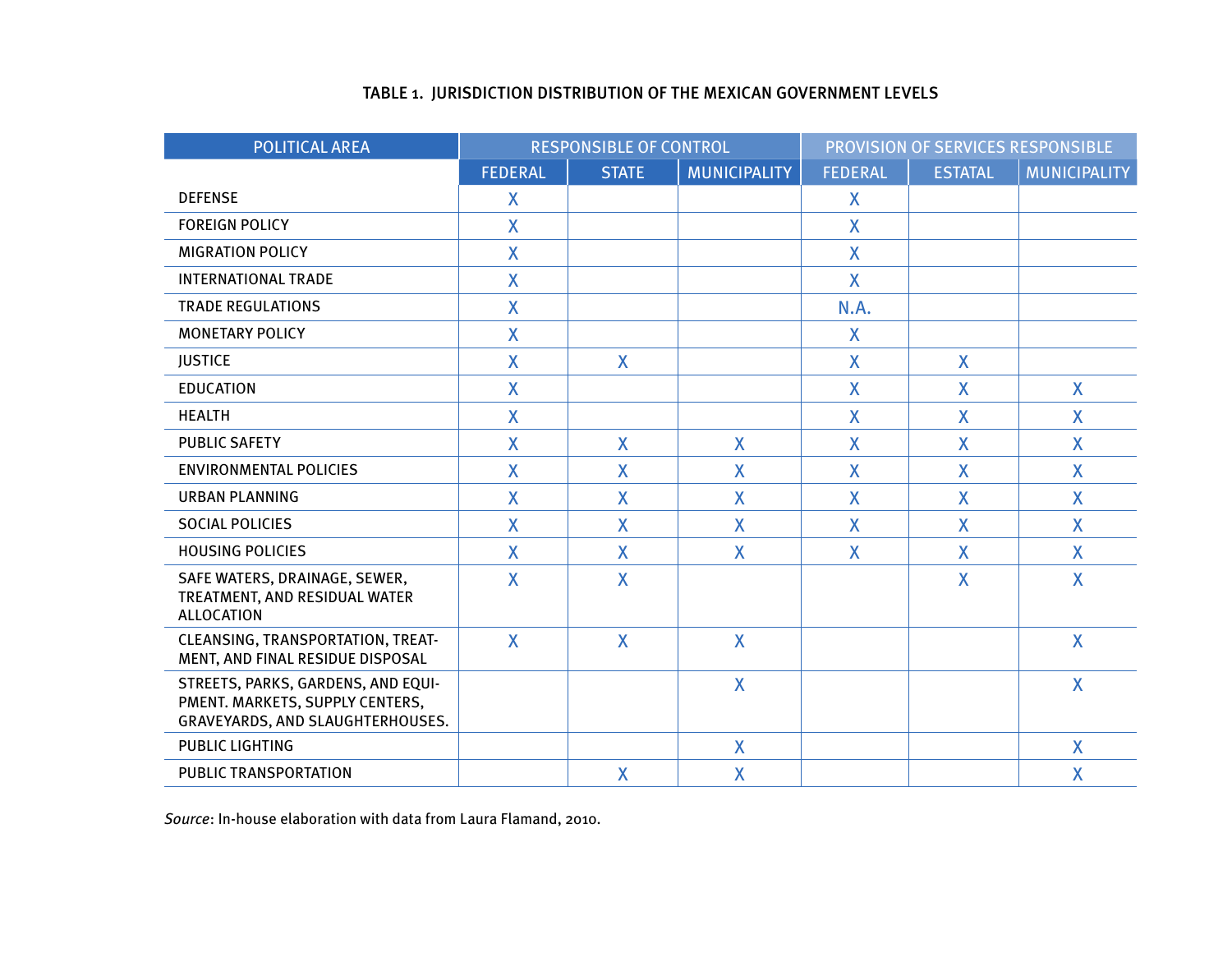During the XXI century, this jurisdictional mess was addressed through several negotiations, conveyances, and reconcilements. However, the correlation of the current forces in an unclear and asymmetric federal system made these routes abandoned and unused. Since the 1997 Congress formation, Mexico had not experienced a unified government. Hence, the 2018 election gave rise to a new phase characterized by the absence of legislative counterweight towards the Mexican president, who has effected a systematic endeavor to weaken institutional counterweights, like the Judicial Power, the autonomous constitutional bodies, and of course, the state governments. These feuds acquired quite relevant media attention, probably because it was the only way the governors found to make believable their requests and threats.

About public safety, the criteria to deploy the National Guard has not been explained by the federation, which, as we know, replaced a set of tasks previously handled by state and municipal police and the extinct federal police. During the first year of rule, this administration deployed the greatest number of elements, in absolute terms, in Mexico State (8,579), Michoacán (4,362), Oaxaca (4,323), Veracruz (4,198), and Jalisco (3,848). By analyzing the deployment according to population, the most supported states by the National Guard are Quintana Roo, Colima, Zacatecas, and Oaxaca. However, the higher homicide rate per 100 thousand inhabitants is found in Colima, Baja California, Chihuahua, Guanajuato, and Morelos.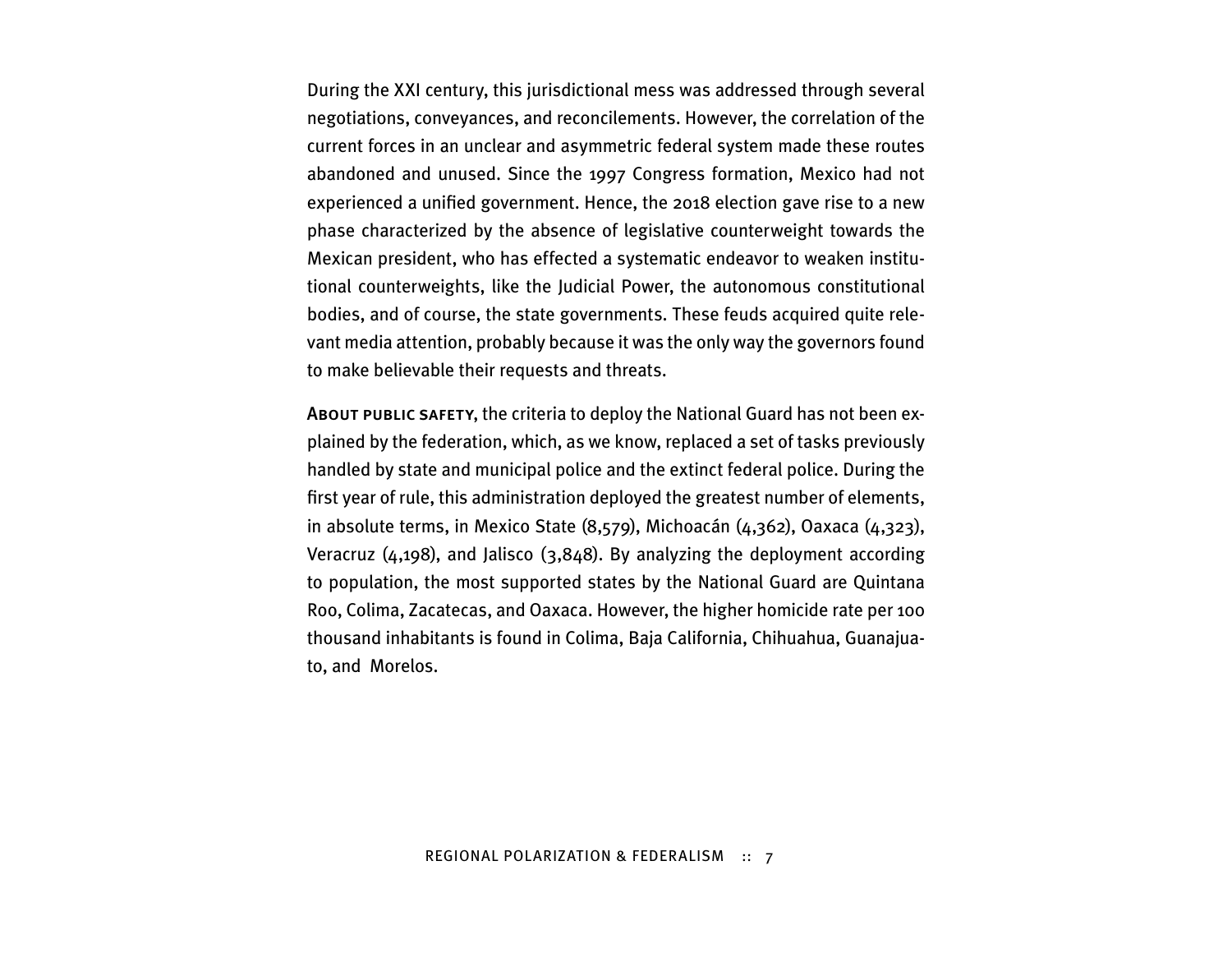#### TABLE 2. STATES WITH THE HIGHEST HOMICIDE RATE PER 100 THOUSAND INHABITANTS



*Source*: National Guard Observatory, with data from information request foil number 2800100083520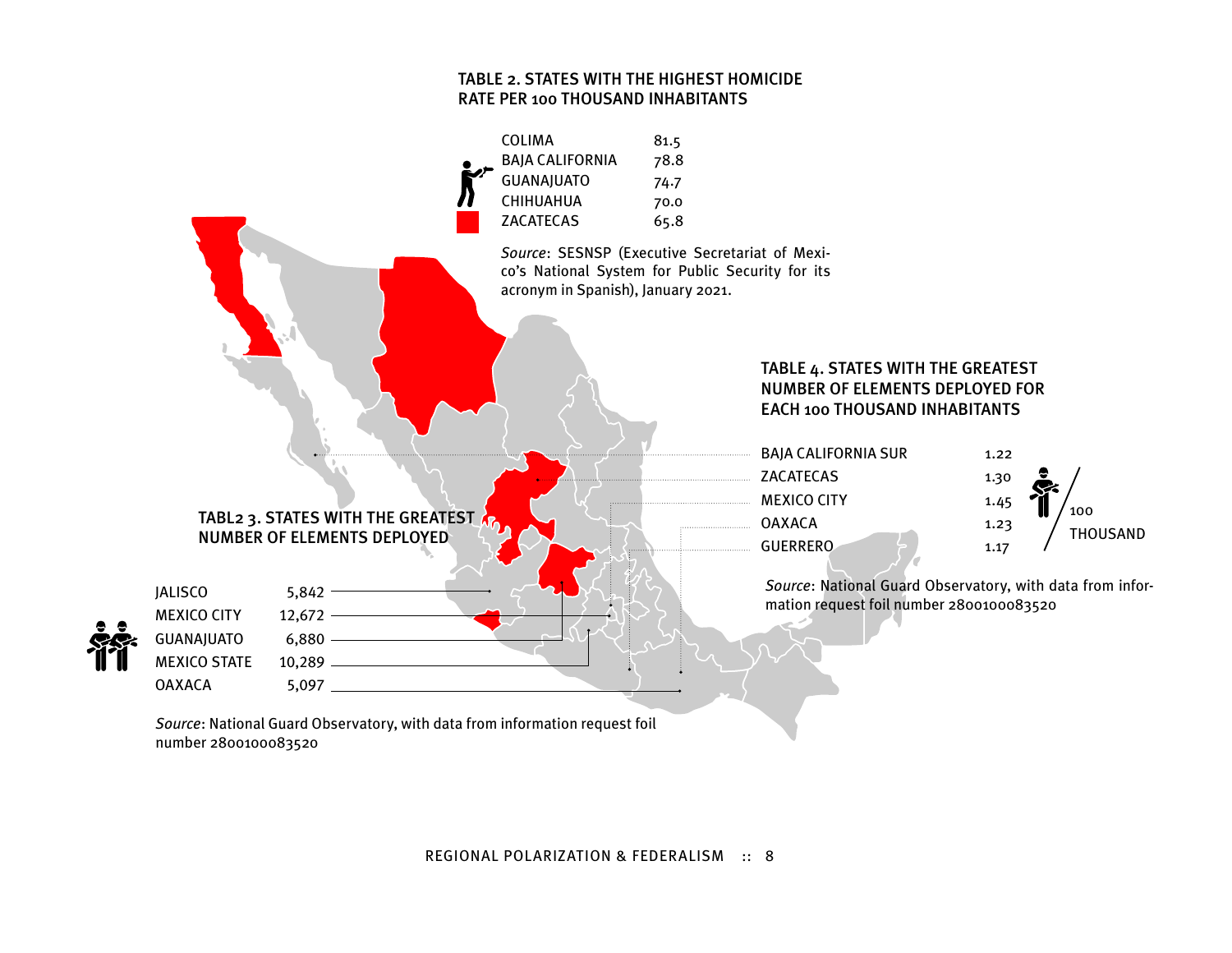On fiscal grounds, the governors requested for the central government not to decrease amounts transferred by the federation since, in their words, governments are operating day by day. Between 2020 and 2021, the subnational Mexican governments have experienced a 5.5% reduction in real terms, which is the widest federalized spending reduction in the last eight years. Between 2013 and 2021, a 7% real reduction was observed. Just through participations, the municipal and state governments went from getting 919 thousand million pesos in 2019, to 921 thousand million pesos in 2020, and 869 thousand million pesos in 2021, which represents a 5.7% real reduction between the last and the year before last. Likewise, on the contribution route, the amounts have experienced decreases, while in 2019, the amount on this rubric was 735 thousand million pesos, in 2020 was 735 thousand million. The real reduction between 2020 and 2021 was 0.3%, which is elucidated, in part, by the federal government's decision not to use the subnational governments as intermediaries and in part for the decrease in 200 collections.

| <b>BRANCH</b>                                                               | 2019              | 2020              | % VAR 20-19 | 2021              | % VAR 21-20 |
|-----------------------------------------------------------------------------|-------------------|-------------------|-------------|-------------------|-------------|
| BRANCH 23: ECONOMIC AND PAYROLL<br><b>PROVISIONS</b>                        | 112,996,657,654   | 127,352,829,506   | 12.7%       | 120,296,357,089   | $-5.5%$     |
| <b>BRANCH 28: PARTICIPATIONS TO FEDERAL</b><br>ENTITIES AND MUNICIPALITIES  | 919,817,447,799   | 921,609,834,565   | 0.2%        | 869,434,557,199   | $-5.7\%$    |
| BRANCH 33: FEDERAL CONTRIBUTIONS TO<br>FEDERAL ENTITIES AND MUNICIPALITIES. | 735,758,572,815   | 735,928,329,159   | $0.0\%$     | 733,971,719,047   | $-0.3\%$    |
| <b>TOTAL</b>                                                                | 1,768,572,678,268 | 1,784,890,993,230 | 4.3%        | 1,723,702,633,335 | $-3.8%$     |

#### TABLE 5. REAL STATE AND MUNICIPALITY BUDGETARY VARIATION 2019-2021

*Source*: In-house elaboration with data from the Federation Expenditure Budget 2019, 2020 y 2021.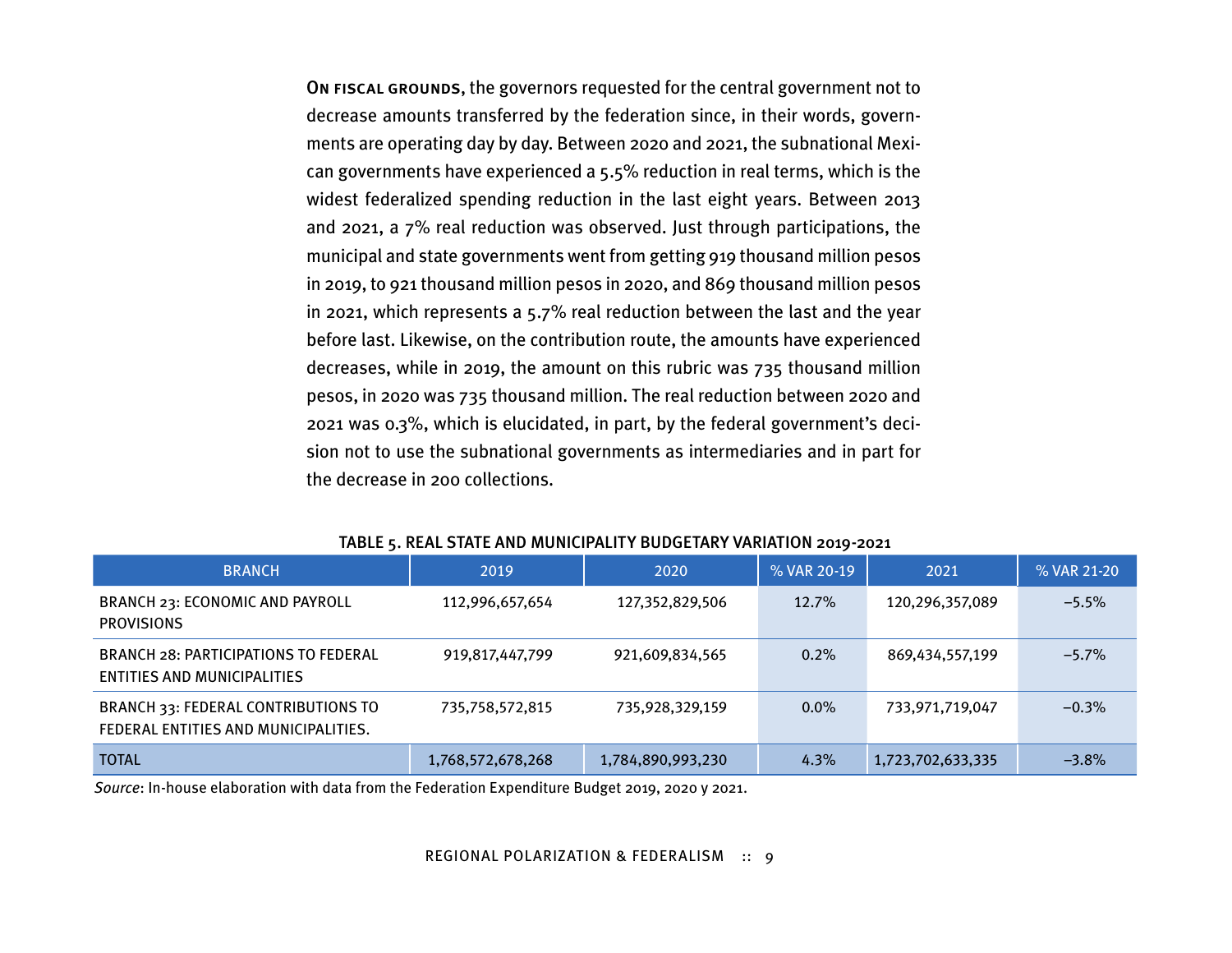On the participation route, all Mexican entities suffered cutbacks. The states with higher reductions between 2020 and 2021 were Nayarit (10%), Quintana Roo (9%), Mexico City (9%), and Sinaloa (9%). Pertaining to contributions, eleven entities suffered an increase compared to last year (Tamaulipas, Zacatecas, Aguascalientes, Puebla, Colima, Quintana Roo, Durango, Campeche, Yucatán, Baja California and San Luis Potosí). In 2021, the states with higher federalized expenditure dependency were Chiapas, Oaxaca, Tabasco, and Guerrero since, from that route, they receive 96.3%, 95.7%, 94.7, and 94.5% from all their income, respectively. By contrast, the states with the minor dependency of those transfers are Quintana Roo, Mexico City, and Nuevo León, whose own incomes comprise 28%, 25.6%, and 25.2% of their income.

Among the disappeared, municipality-operated funds, FORTASEG (Security Strengthening Program for its acronym in Spanish) is highlighted. It was a money pouch equivalent to  $\mu$  thousand million pesos dedicated to fortifying municipal cops that now have been transferred to the National Guard. This move again reveals the centralized trend of the federal government opting to nationalize security tasks instead of strengthening subnational corporations found in dismal conditions so far. Likewise, the Hydraulic Program held one of the highest cutbacks since entities will receive 20% fewer resources in real terms.

A THIRD COMPONENT of the discussion pertains to the pandemic battle. The federation is responsible for health policy design. In extraordinary sanitary contingency times, the foremost authority is the General Health Council, whose general dispositions are compulsory in the whole country. Despite this, on May 29th,2020, seven governors conveyed they would apply their strategies to come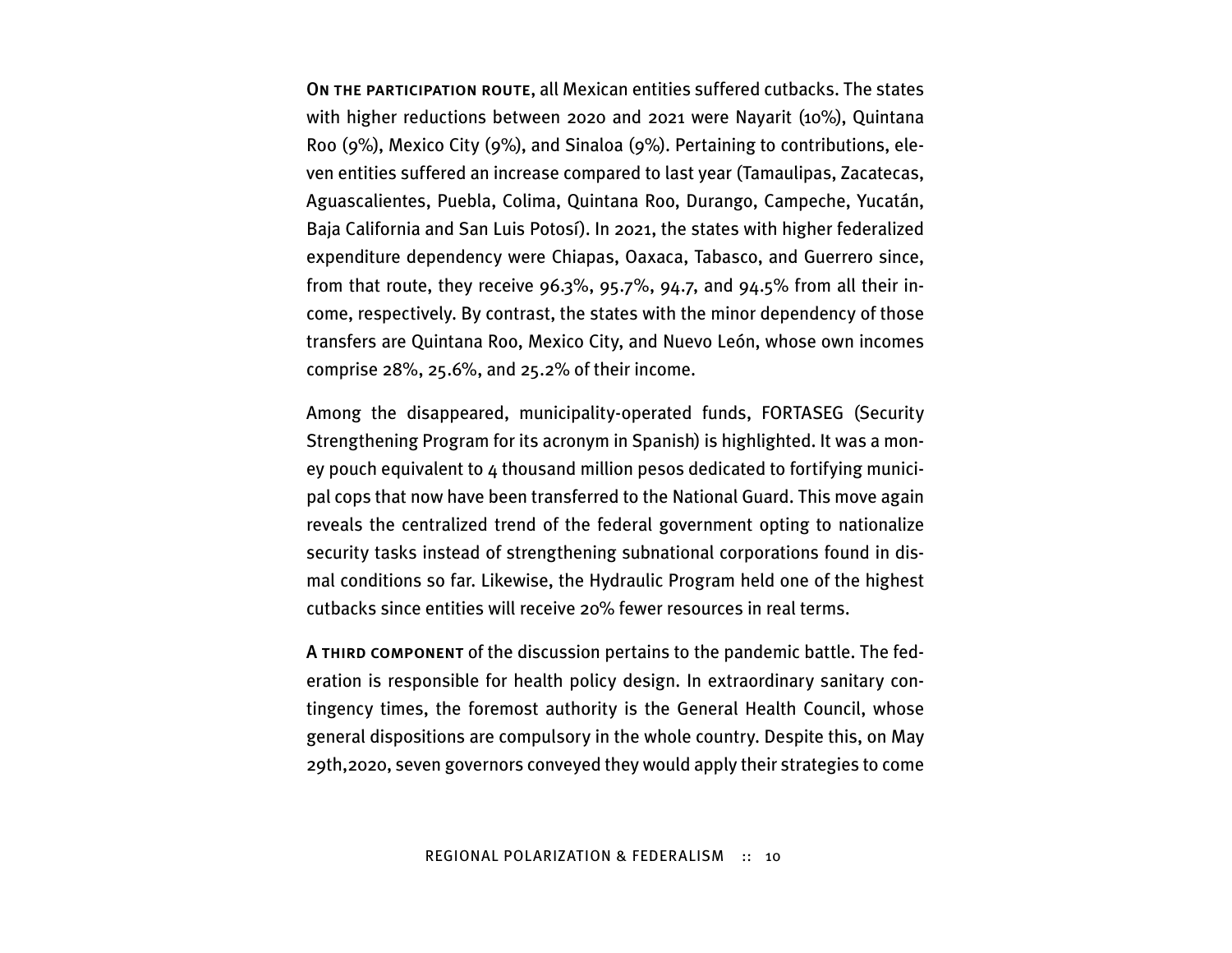| <b>STATE</b>               | <b>PARTICIPATION</b><br><b>VARIATION</b> | <b>CONTRIBUTION</b><br><b>VARIATION</b> | <b>STATE</b>           | <b>PARTICIPATION</b><br><b>VARIATION</b> | <b>CONTRIBUTION</b><br><b>VARIATION</b> |
|----------------------------|------------------------------------------|-----------------------------------------|------------------------|------------------------------------------|-----------------------------------------|
| <b>AGUASCALIENTES</b>      | $-7$                                     | $+3$                                    | <b>MORELOS</b>         | $-8$                                     | $-1$                                    |
| <b>BAJA CALIFORNIA</b>     | $-6$                                     | $+1$                                    | NAYARIT                | $-10$                                    | 0                                       |
| <b>BAJA CALIFORNIA SUR</b> | $-8$                                     | $-5$                                    | <b>NUEVO LEON</b>      | $-7$                                     | $-4$                                    |
| <b>CAMPECHE</b>            | $-7$                                     | $+2$                                    | <b>OAXACA</b>          | $-7$                                     | $-1$                                    |
| <b>CHIAPAS</b>             | $-5$                                     | $-1$                                    | <b>PUEBLA</b>          | $-7$                                     | $+3$                                    |
| CHIHUAHUA                  | $-6$                                     | $-4$                                    | QUERETARO              | $-8$                                     | $-2$                                    |
| <b>MEXICO CITY</b>         | $-9$                                     | $-2$                                    | <b>QUINTANA ROO</b>    | $-9$                                     | $+2$                                    |
| <b>COAHUILA</b>            | $-7$                                     | $-3$                                    | <b>SAN LUIS POTOSI</b> | $-6$                                     | $+1$                                    |
| COLIMA                     | $-8$                                     | $+2$                                    | <b>SINALOA</b>         | $-9$                                     | 0                                       |
| <b>DURANGO</b>             | $-7$                                     | $+2$                                    | SONORA                 | $-8$                                     | $-3$                                    |
| <b>MEXICO STATE</b>        | $-5$                                     | $-3$                                    | <b>TABASCO</b>         | $-5$                                     | $-8$                                    |
| <b>GUANAJUATO</b>          | $-7$                                     | $-4$                                    | <b>TAMAULIPAS</b>      | $-6$                                     | $+7$                                    |
| <b>GUERRERO</b>            | $-5$                                     | $-1$                                    | <b>TLAXCALA</b>        | $-3$                                     | $-2$                                    |
| <b>HIDALGO</b>             | $-6$                                     | $-2$                                    | VERACRUZ               | $-6$                                     | 0                                       |
| <b>JALISCO</b>             | $-6$                                     | $-2$                                    | YUCATAN                | $-6$                                     | $+1$                                    |
| MICHOACAN                  | $-5$                                     | $-2$                                    | <b>ZACATECAS</b>       | $-8$                                     | $+7$                                    |

#### TABLE 6. CONTRIBUTION AND PARTICIPATION VARIATION ASSIGNED TO FEDERAL ENTITIES, 2020-2021

*Source*: In-house elaboration with data from Expenditure Budget of the Federation, 2020-2021.

out of the COVID-19 emergency. This schism created a public debate on the jurisdiction of each government order in health matters.

Albeit, the General Health Law on article 134th empowers the federal government and the federative entities to carry epidemiological surveillance for the prevention and control of a catalog of transmissible diseases. Furthermore, articles 402<sup>nd</sup> and 103<sup>rd</sup> of said law establish that either the Secretariat of Health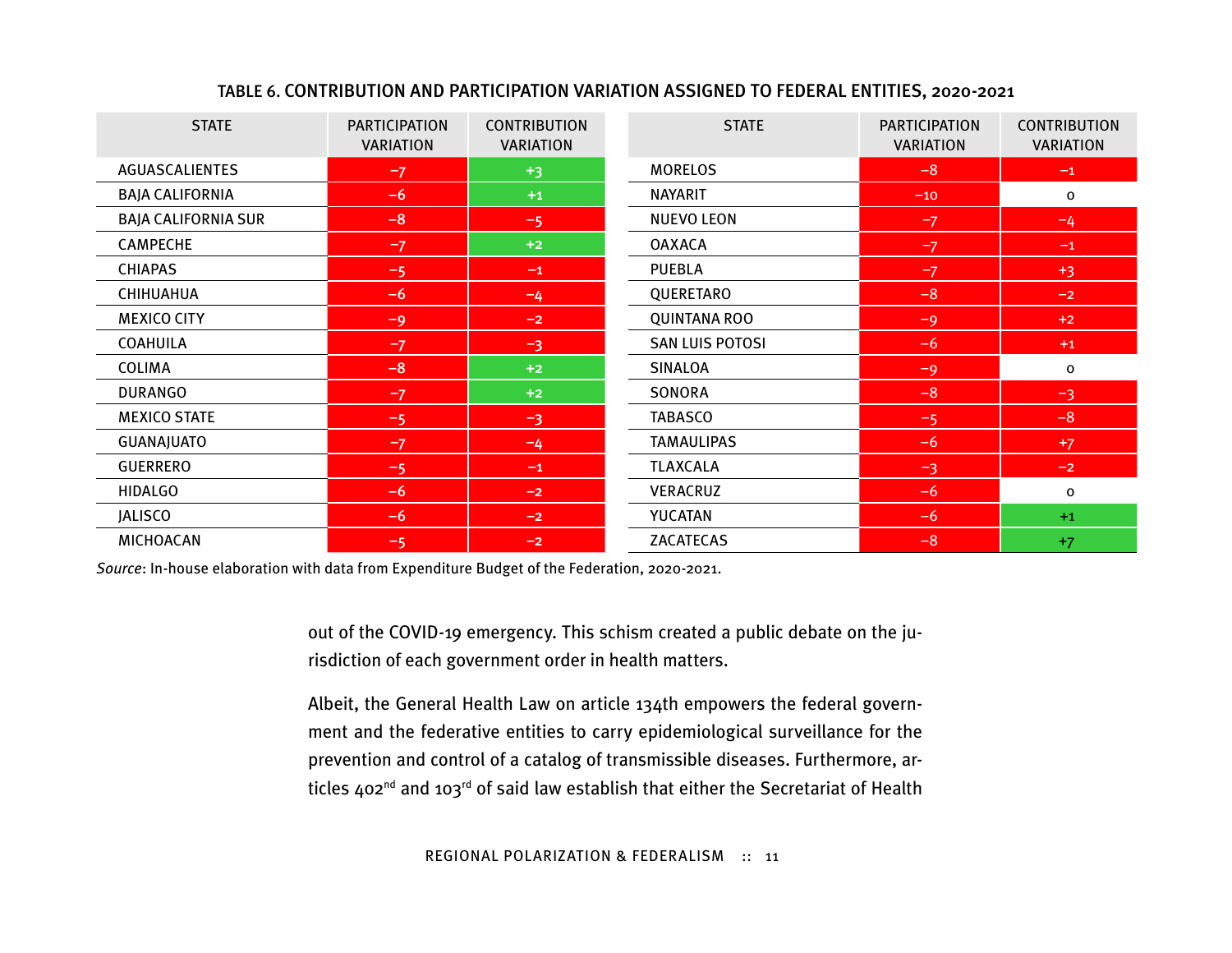or the state governments are competent to order or execute security measures, among which confinement decree, quarantine, and forced vaccination are found. Article 13th defines that it corresponds exclusively to the federal executive to exert extraordinary action pertaining to general health. Hence, the federal government has the faculty to entrust the federal, state, and municipal authorities and assistants, technicians, and professionals on health disciplines, the performance of activities, estimated needed, and obtain private participation.1



*Image*: Use of compulsory masks in some states. Photo: José Luis González / Reuters at https://mexico.as.com/ mexico/2020/04/24/actualidad/1587681261\_969729. html

1 184th Article of the General Health Law.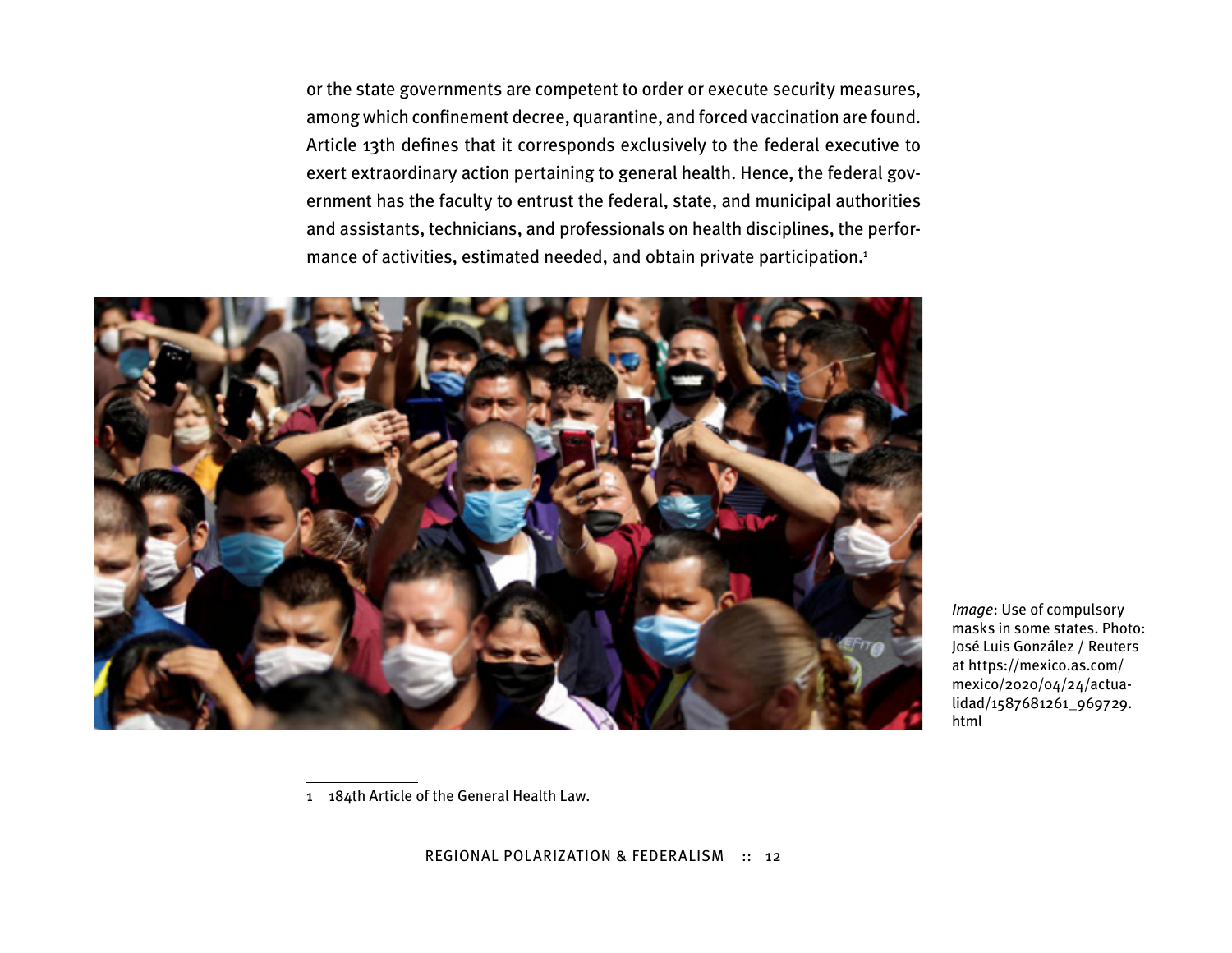Despite this, several governors did not strictly align to the normative framework. Likewise, the president stated he would not take part in a litigious process with local mandataries, just that every entity would be free to take the measures they considered appropriate. For instance, the issued agreement by the Secretariat of Health on March 31st, 2020 (DOF [Official Journal of the Federation for its acronym in Spanish]) requires mask use and domiciliary reclusion as needed but voluntary measures. However, several governors established compulsory use of masks as a mandatory measure and contemplated punishments for non-compliance. Albeit mask usage seems to be the most sensible measure to decrease spread, it is also true that the dissonance in the actions amongst each other exposes, again, one of the many jurisdiction problems of Mexican Federalism.



*Image*: "Alfredo del Mazo is the only who wears a mask in the Morning Conference" on May 12th, 2020. Photo: screen shot from the conference in Infobae at https:// tinyurl.com/e35x7xv5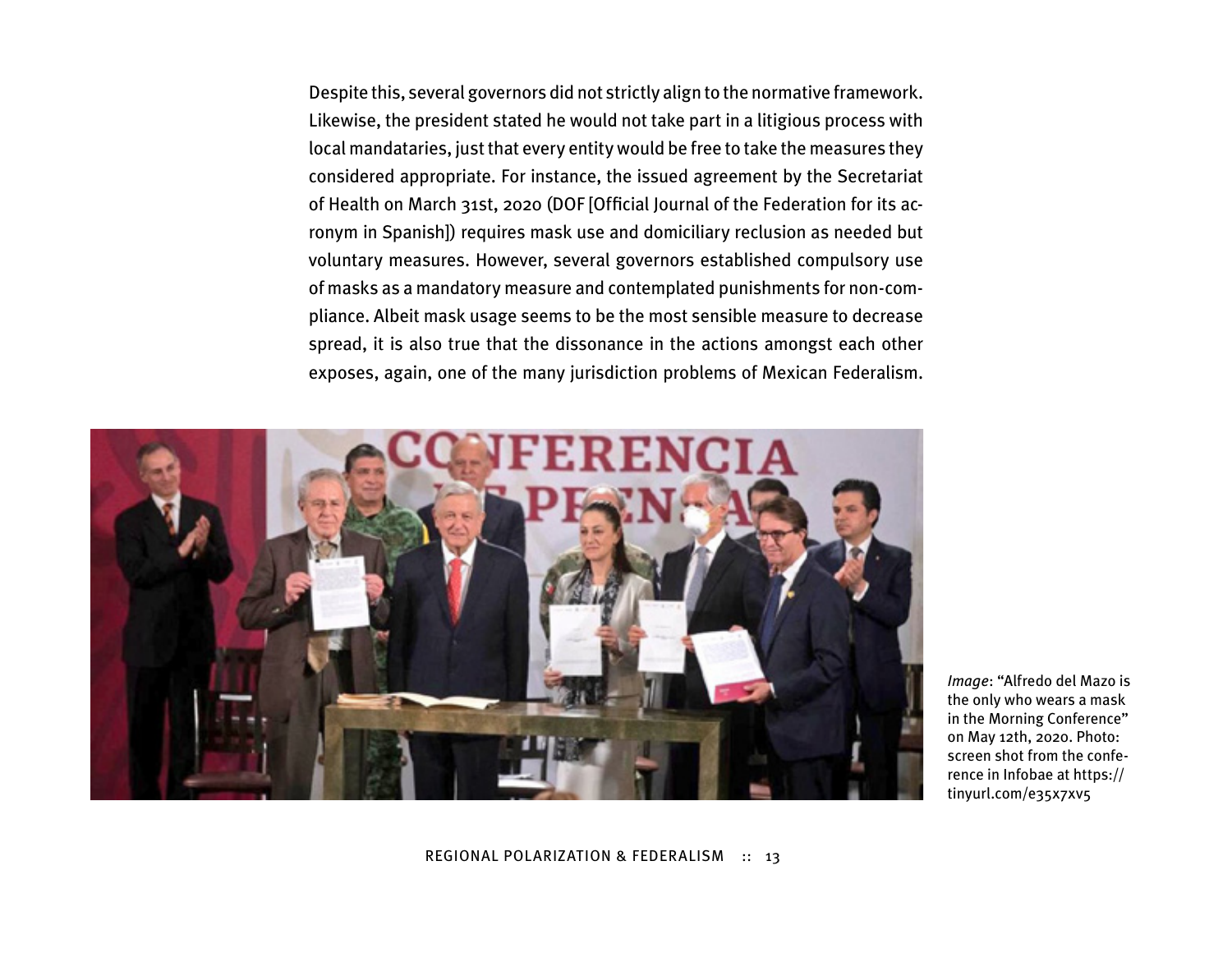As expected, despite the federal authorities' negative to boost the use of masks, international evidence ended up imposing itself. Mexican society has lost more in this confrontation since contradictions inside the federal government and between the federal and state government can confuse society regarding the optimal measures to follow and the valid normative for each territorial boundary.

ONE OF THE LATEST TENSIONS was on actors authorized to buy vaccines. Although the Alianza Federalista members requested the president for the governors and the private initiative to have access to purchase COVID-19 vaccines, AMLO insisted, rightly so, that only the federal government was entitled to perform said purchases. On account of none of the vaccines passing the third trial phase, hence, only the federal government, who requested a sanitary urgency special permit to Cofepris (Federal Commission for the Protection against Sanitary Risks for its acronym in Spanish), could buy the vaccine. However, due to logistic problems and the enormous tension generated, on January 22nd, 2021,



*Image*: Reception of first vaccines arriving at Mexico City Airport in *El Heraldo* at https://tinyurl.com/4dh5tf9r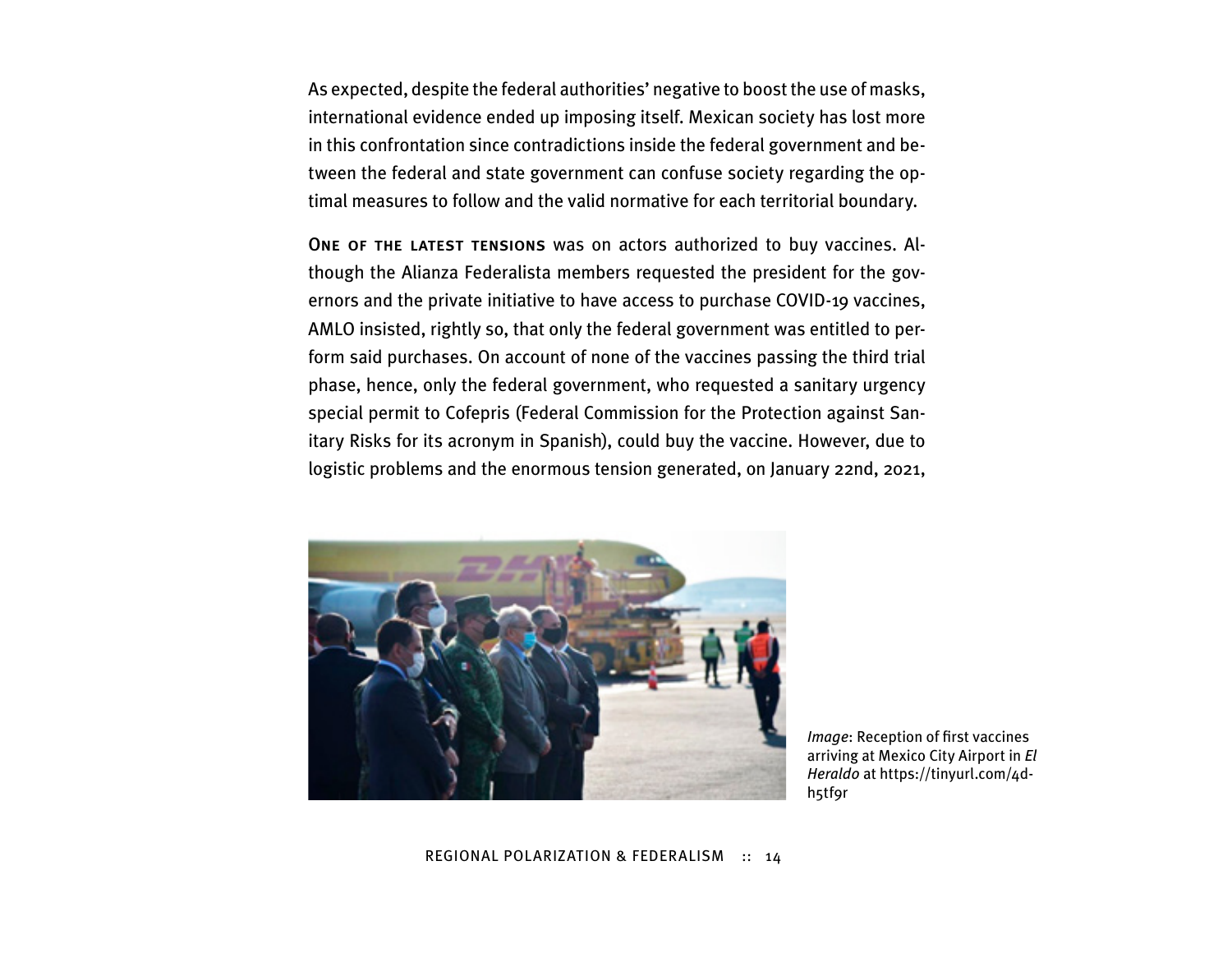the president stated that he instructed the secretary of health to do whatever was needed so that local governments and the private initiative could acquire the vaccines (Forbes, 2021). So far, that instruction has not received an echo.

In conclusion, it was observed that the conflicts in different levels of the government are a by-product of lack of clarity and ambiguity on the jurisdiction of each government order, as well as the quite relevant control instruments the federal government has, especially on the safety and budgetary lane. Besides, it was observed that many of the Mexican federalism tensions have resolved on the law's fringes and some occasions, even blatantly breaching it. The governors and the president have faced their hostilities, not necessarily in the most adequate ways. Instead of opting for institutional strengthening to channel the different government levels, discretional ways are preferred, unclear, and on many occasions arbitrary to temporarily reconcile everyone's attributions. Although undesirable, this fight outcome could have enormous cost for the country.

*The governors and the president have faced their hostilities, not necessarily in the most adequate ways.* 

 $\overline{O}$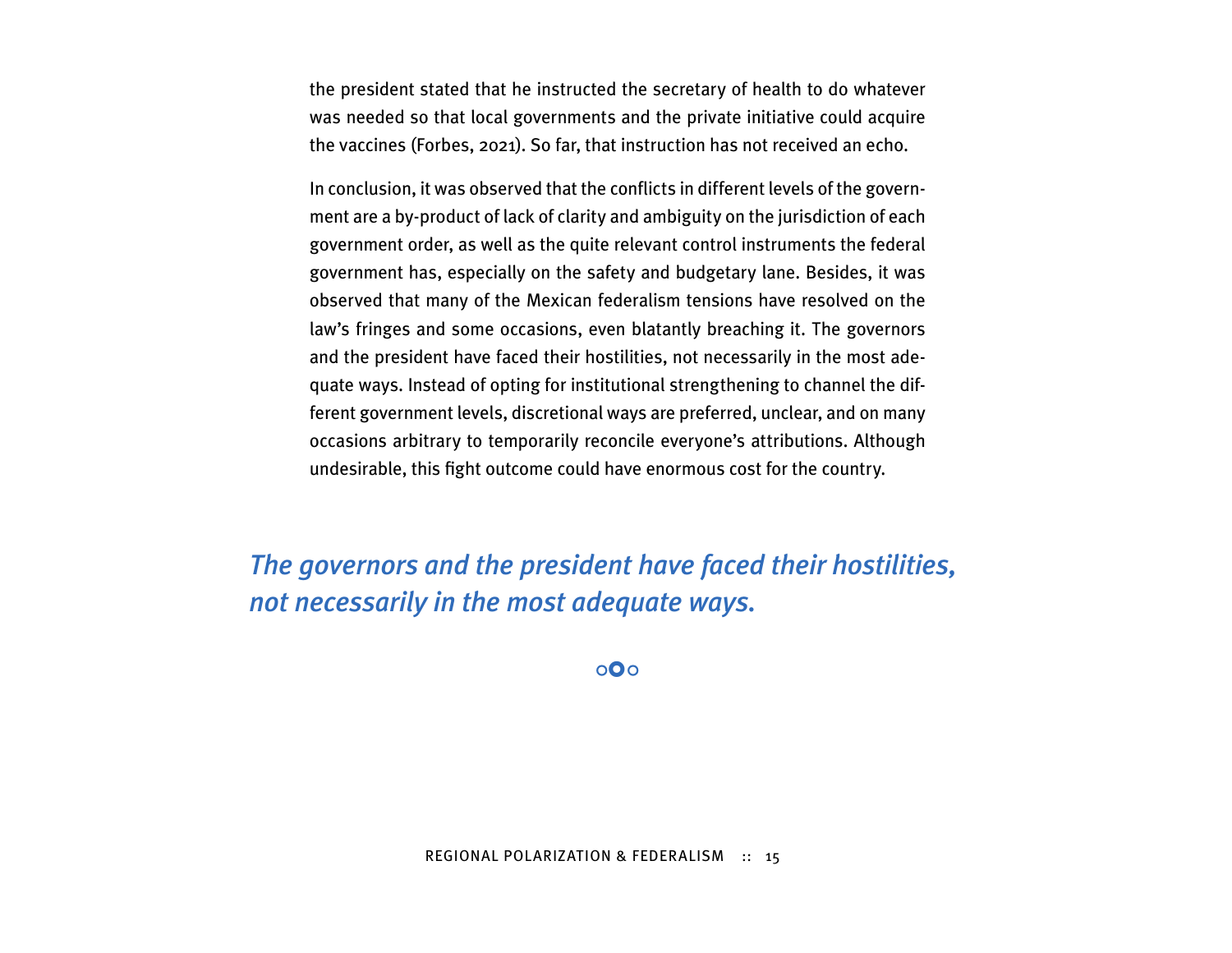## **References**

- Animal Político (2020). *Gobernadores de oposición que integran la Alianza Federalista salen de la CONAGO* [Animal Político. (2020). Opposition Governors from the Alianza Federalista quit CONAGO.] Available at: [https://www.animalpolitico.com/2020/09/gobernadores-oposi](https://www.animalpolitico.com/2020/09/gobernadores-oposicion-alianza-conago/)[cion-alianza-conago/](https://www.animalpolitico.com/2020/09/gobernadores-oposicion-alianza-conago/)
- Animal Político (2020). *Gobernadores Opositores advierten separación con gobierno federal; el pacto no se puede romper, responde AMLO.* [Animal Político. (2020). Opposition Governors Threaten Federal Government Separation; AMLO's response; the pact cannot be broken.] Available at: [https://www.animalpolitico.com/2020/10/amlo-responde-goberna](https://www.animalpolitico.com/2020/10/amlo-responde-gobernadores-opositores-pacto-federal-alianza-federalista/)[dores-opositores-pacto-federal-alianza-federalista/](https://www.animalpolitico.com/2020/10/amlo-responde-gobernadores-opositores-pacto-federal-alianza-federalista/)
- Chamber of Deputies of the H. Congress of the Union (2018). *Budget of Expenditures of the Federation for the Fiscal Year 2019*. Available at: https://www.gob.mx/cms/uploads/attachment/file/518262/PEF\_2019\_281218.pdf
- Chamber of Deputies of the H. Congress of the Union (2019). *Budget of Expenditures of the Federation for the Fiscal Year 2020*. Available at: Presupuesto de Egresos de la Federación para el Ejercicio Fiscal 2020 (www.gob.mx).
- Chamber of Deputies of the H. Congress of the Union (2020). *Budget of Expenditures of the Federation for the Fiscal Year 2021.* Available at: Presupuesto de Egresos de la Federación para el Ejercicio Fiscal 2021 (diputados.gob.mx).
- Diario Oficial de la Federación (DOF) (2020, 31 de marzo). *Acuerdo por el que se establecen acciones extraordinarias para atender la emergencia sanitaria generada por el virus SARS CoV2* [Official Journal of the Federation (DOF). (March 31st, 2020). Accord to which SARS Cov2 Virus generated a sanitary crisis, extraordinary actions are established.] Available at: [https://www.dof.gob.mx/nota\\_detalle.php?codigo=5590914&fecha=31/03/2020](https://www.dof.gob.mx/nota_detalle.php?codigo=5590914&fecha=31/03/2020)
- El Universal (2020). *10 gobernadores amagan a AMLO con ruptura*. [El Universal. (2020). 10 Governors threaten AMLO with a break-up.] Available at: [https://www.eluniversal.com.mx/](https://www.eluniversal.com.mx/nacion/10-gobernadores-amagan-amlo-con-ruptura) [nacion/10-gobernadores-amagan-amlo-con-ruptura](https://www.eluniversal.com.mx/nacion/10-gobernadores-amagan-amlo-con-ruptura)
- El Universal Querétaro (2019). *PAN crea la Asociación de Gobiernos Estatales* [El Universal Querétaro.(2019). PAN creates the State Governments Association.] Available at: [https://](https://www.eluniversalqueretaro.mx/politica/pan-crea-la-asociacion-de-gobiernos-estatales) [www.eluniversalqueretaro.mx/politica/pan-crea-la-asociacion-de-gobiernos-estatales](https://www.eluniversalqueretaro.mx/politica/pan-crea-la-asociacion-de-gobiernos-estatales)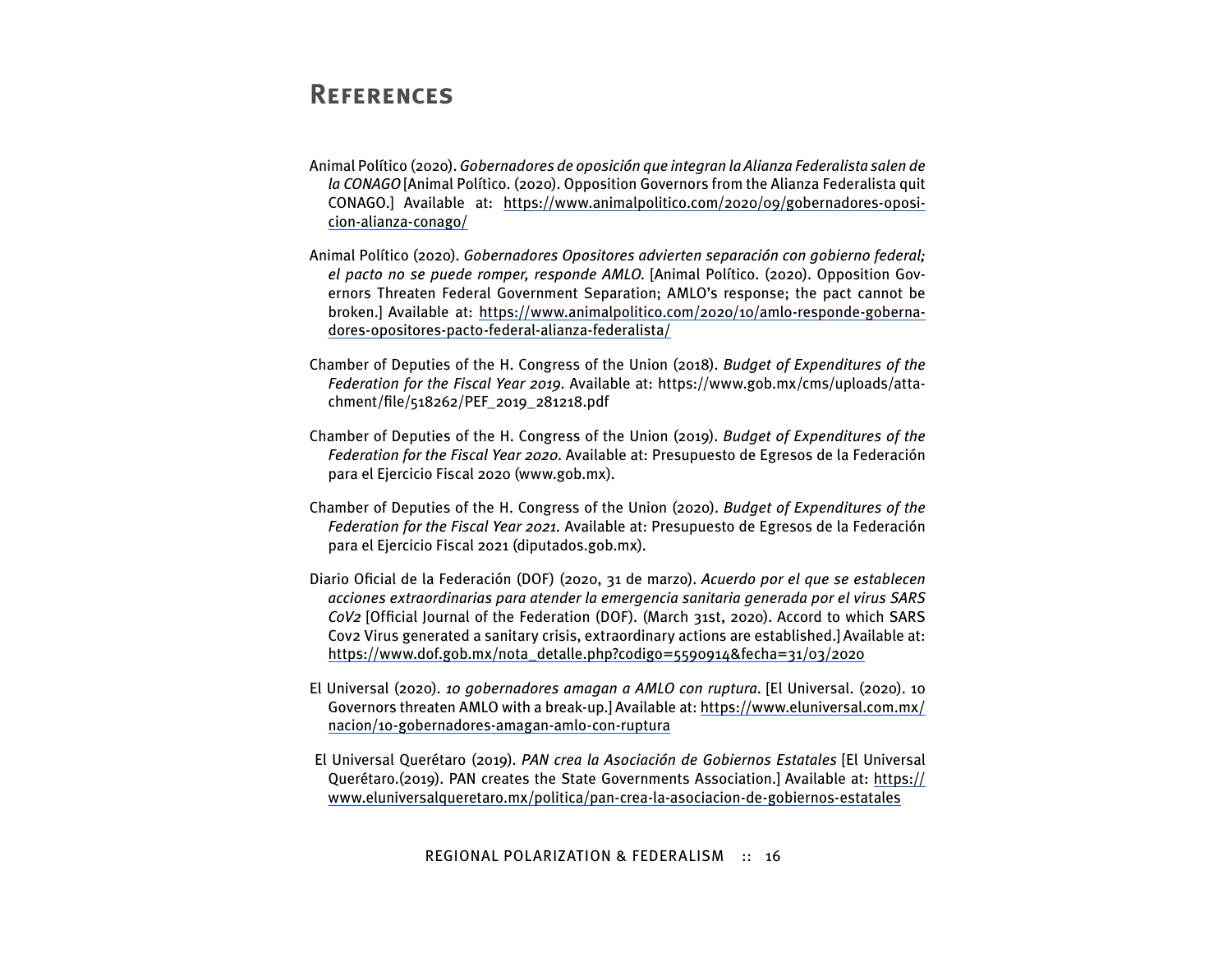- Flamand, L. (2010). F*ederal system and autonomy of state governments. Advances and setbacks in the Mexican case*. College of Mexico. Available at: (PDF) Sistema federal y autonomía de los gobiernos estatales. Avances y retrocesos en el caso mexicano (researchgate.net).
- Forbes (2021). *Estados y empresas podrán comprar y aplicar vacunas: AMLO* [Forbes. (2021). States and companies will be able to buy and apply vaccines: AMLO.] Available at: [https://](https://www.forbes.com.mx/politica-estados-empresas-comprar-aplicar-vacunas-amlo/) [www.forbes.com.mx/politica-estados-empresas-comprar-aplicar-vacunas-amlo/](https://www.forbes.com.mx/politica-estados-empresas-comprar-aplicar-vacunas-amlo/)
- Gobierno de Jalisco (2020). *A nombre de los 10 gobernadores de la Alianza Federalista, Enrique Alfaro pide que el gasto federalizado hacia los Estados no sea menor en 2021 con respecto a este año.* [Jalisco's Government. (2020). On behalf of the Alianza Federalista's ten governors, Enrique Alfaro requests federalized expenditure towards the states to not be lower in 2021 compared to this year]. Available at: [https://www.jalisco.gob.mx/es/prensa/](https://www.jalisco.gob.mx/es/prensa/noticias/113351) [noticias/113351](https://www.jalisco.gob.mx/es/prensa/noticias/113351)
- Impacto MX (2020). *Dialogaría con gobernadores pero sin "politiquería": AMLO* [Impacto MX. (2020). I would converse with the governors but without "politicking": AMLO.] Available at:<https://impacto.mx/nacional/dialogaria-con-gobernadores-pero-sin-politiqueria-amlo/>
- Infobae (2020). *Qué es y quiénes integran la Alianza Federalista* [Infobae. (2020). What is and who comprises the Alianza Federalista.] Available at: [https://www.infobae.com/america/](https://www.infobae.com/america/mexico/2020/08/20/que-es-y-quienes-integran-la-alianza-federalista/) [mexico/2020/08/20/que-es-y-quienes-integran-la-alianza-federalista/](https://www.infobae.com/america/mexico/2020/08/20/que-es-y-quienes-integran-la-alianza-federalista/)
- Lopez, Z. (2019). *PAN creates the Association of State Governments.* Digital Newspaper "The Universal Querétaro". Available at: PAN crea la Asociación de Gobiernos Estatales | Querétaro (eluniversalqueretaro.mx).
- Observatorio de la Guardia Nacional (2020). *Informe sobre la Guardia Nacional* [National Guard Observatory. (2020). National Guard's report.] Available at: http://causaencomun.org.mx/ observatorioguardiayfuerzasarmadas/#!/informes
- Secretaría de Hacienda y Crédito Público (2021). *Paquete Económico y Presupuesto*. [The Ministry of Finance and Public Credit. (2021). Economic and budgetary package.] Available at: [https://www.finanzaspublicas.hacienda.gob.mx/es/Finanzas\\_Publicas/Paquete\\_Econo](https://www.finanzaspublicas.hacienda.gob.mx/es/Finanzas_Publicas/Paquete_Economico_y_Presupuesto)[mico\\_y\\_Presupuesto](https://www.finanzaspublicas.hacienda.gob.mx/es/Finanzas_Publicas/Paquete_Economico_y_Presupuesto)